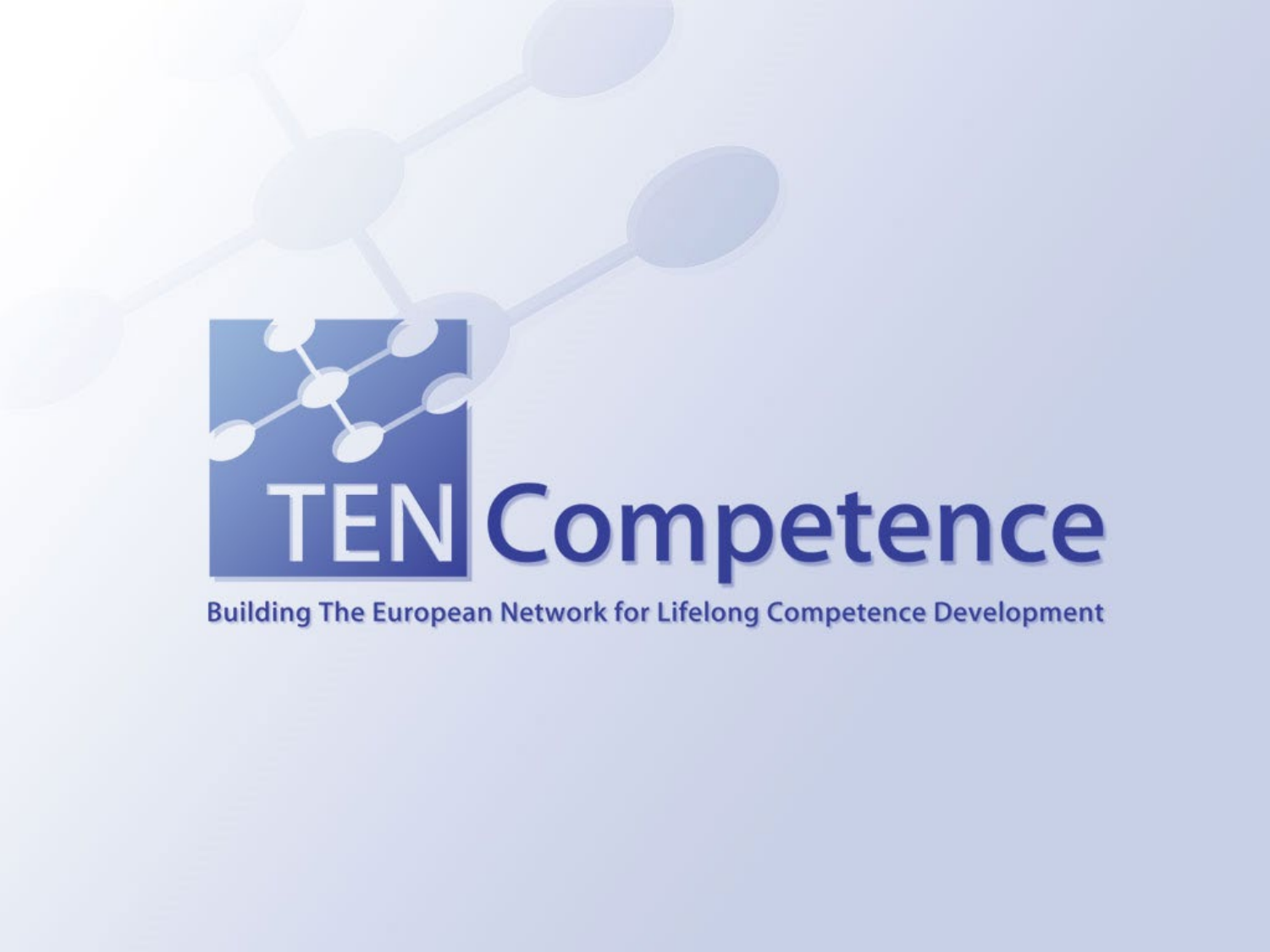#### **WP 9 TRAINING**

Kick-off Meeting – Valkenburg 9 December 2005

dr.Marlies Bitter-Rijpkema, Open Universiteit Nederland

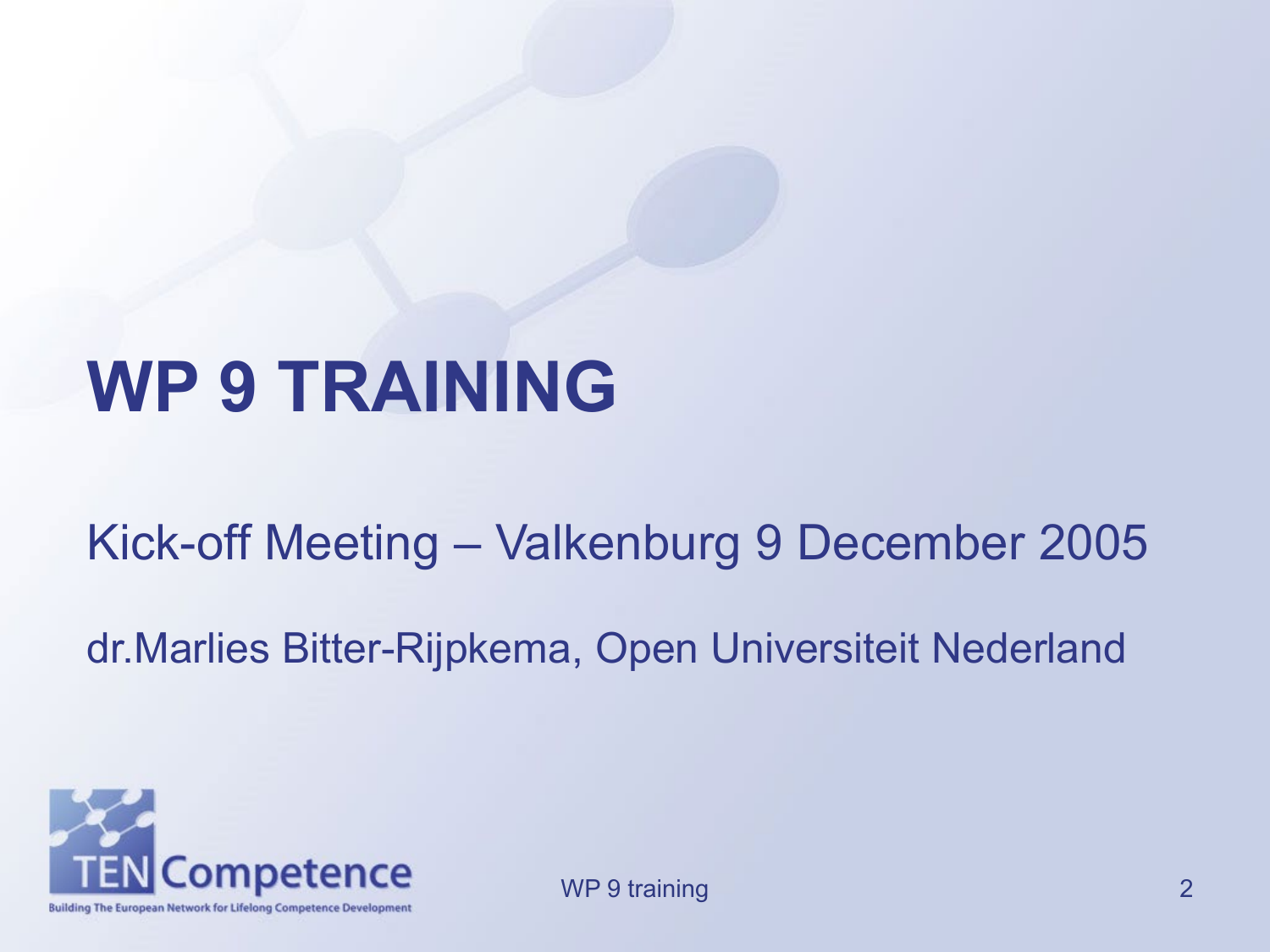#### Topic Overview

- Introduction to the training workpackage
- Core issues and envisaged activities
- Action plan
- Conclusions?

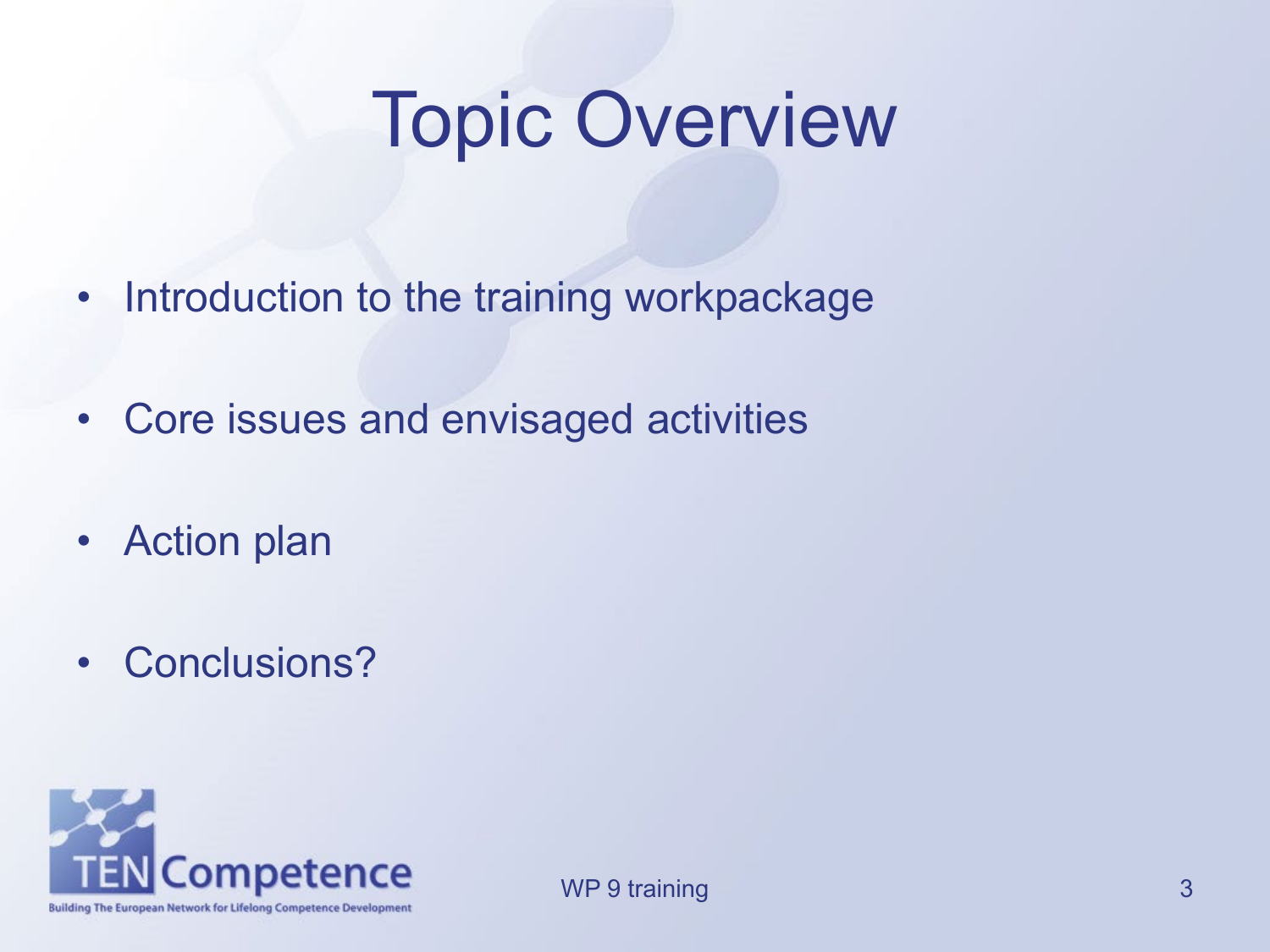### Session schedule

| <b>Time</b>                                                                      | <b>Activity</b>                                                               | <b>Focus</b>                                                                                                                                                         |  |  |
|----------------------------------------------------------------------------------|-------------------------------------------------------------------------------|----------------------------------------------------------------------------------------------------------------------------------------------------------------------|--|--|
| 14.30-14.50                                                                      | • Introduction of WP9<br>Debate & suggestions                                 | • Comments & suggestions<br>• Partners' expertise & needs                                                                                                            |  |  |
| 14.50-15.00                                                                      | • Core issues<br>• Activities needed<br>Debate & suggestions                  | Competency networks (PhD,<br>$\bullet$<br>associate partners)<br>• Knowledge exchange stimuli<br>• Active involvement<br><b>Training needs analysis</b><br>$\bullet$ |  |  |
| 15.00-15:30<br>Building The European Network for Lifelong Competence Development | • WP9 in action<br>• Debate & suggestions<br>mnetence<br><b>WP 9 training</b> | • WP 9 contacts & action plan<br><b>Candidates PhD network</b><br>• Candidates Associate partners<br>Interested (other) parties                                      |  |  |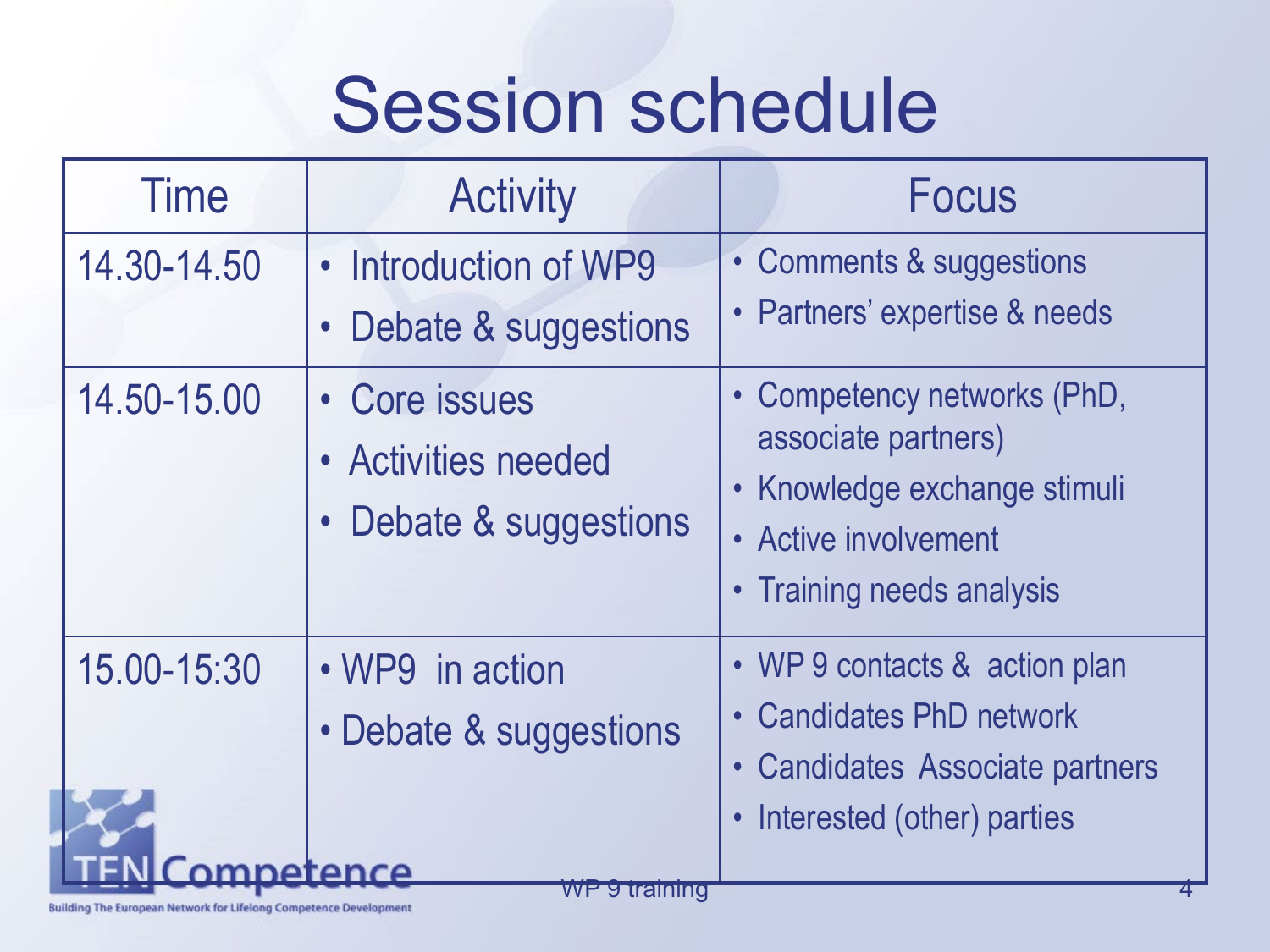#### WP-9 rationale

• **TENCompetence outcomes infrastructure, concepts, tools, etc require training.**

#### **Hence TRAINING is important for ALL project members.**

**WP-9 TRAINING: feed it & use it !**

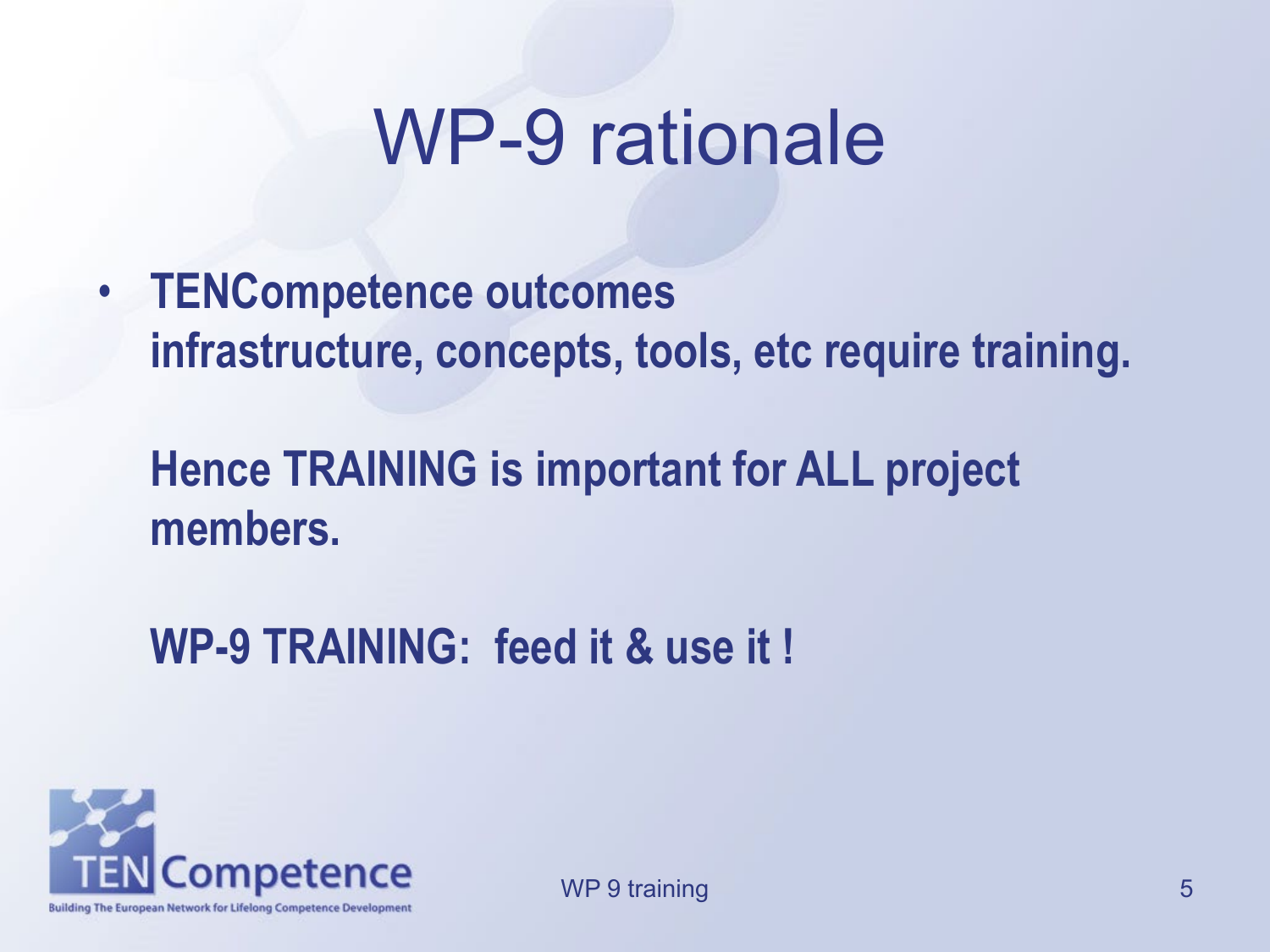#### Dual objectives

- Competence development concurrent to TENCompetence project activities.
- Preparation for the future: exploitation of TEN Competence results.

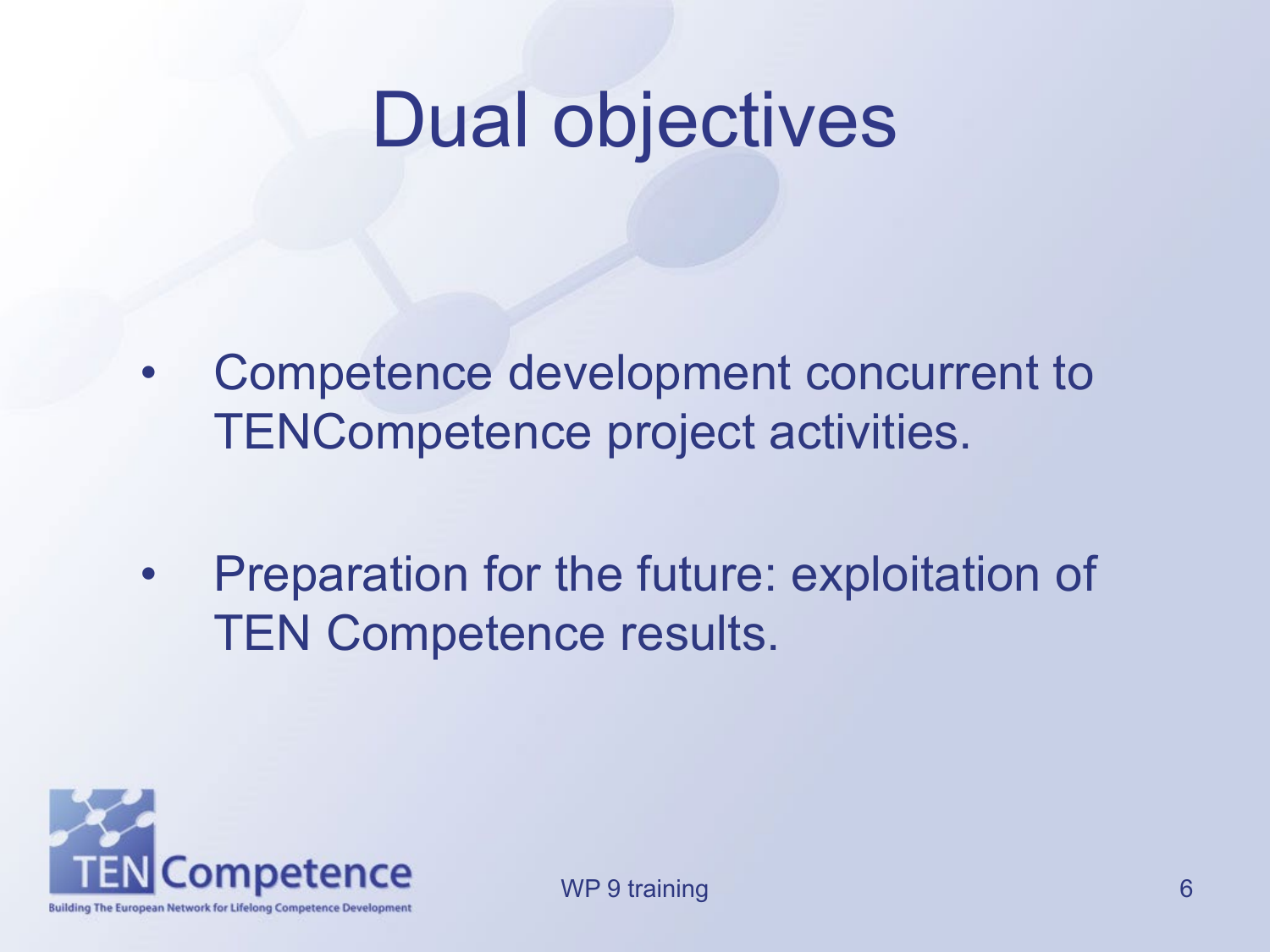#### Aim

"To facilitate and stimulate the TEN COMPTENCE community for:

– core partners,

- associate partners (experts, PhD students)
- interested parties (individuals & SME's)."



WP 9 training 200 and 200 and 200 and 200 and 200 and 200 and 200 and 200 and 200 and 200 and 200 and 200 and 200 and 200 and 200 and 200 and 200 and 200 and 200 and 200 and 200 and 200 and 200 and 200 and 200 and 200 and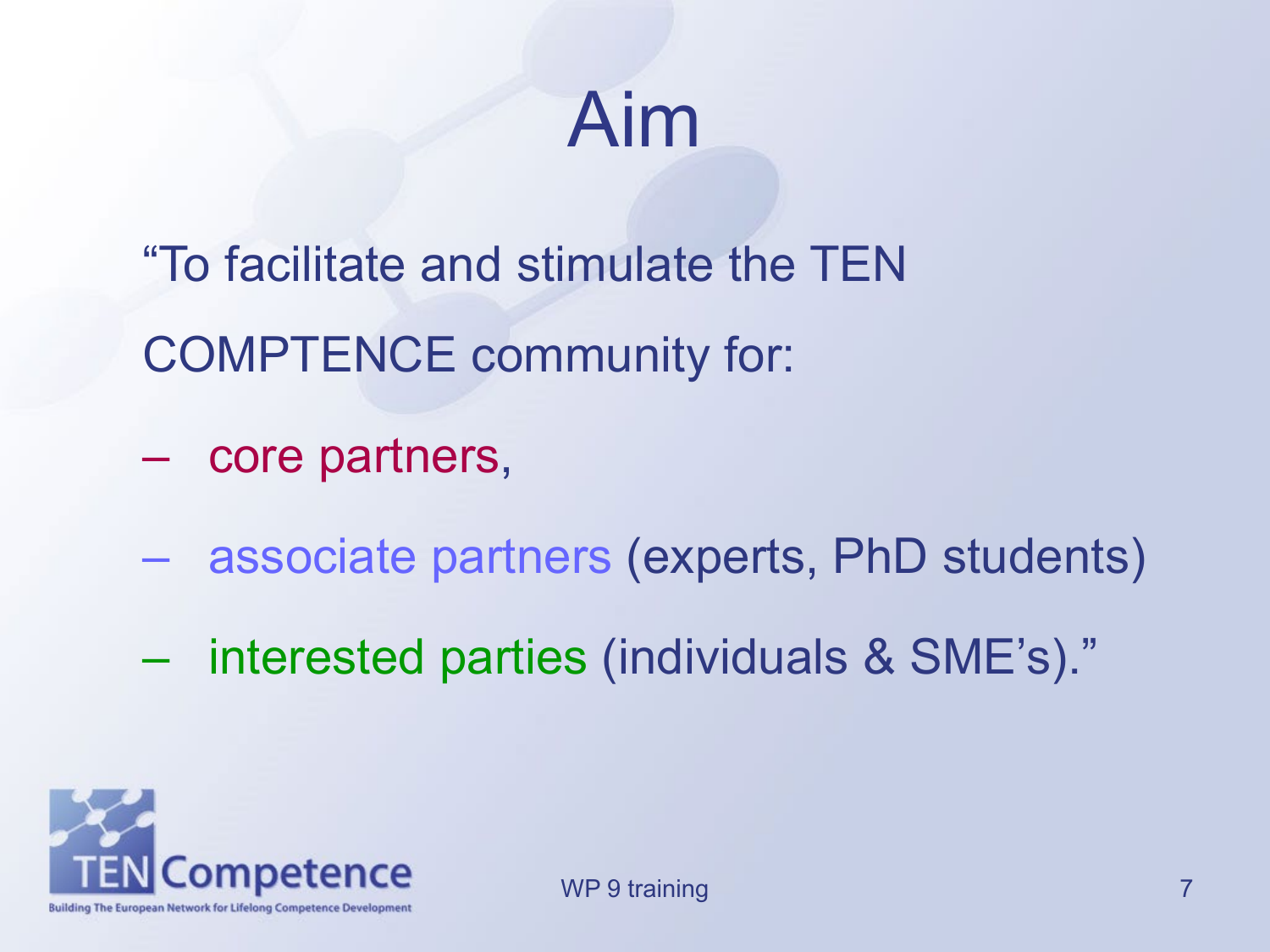#### WP 9 tasks in detail

*Task 1: Create a researchers Competence Network (aimed at PhD students)* related to research, tools and procedures of Aspect RTD.

*Task 2.* Create an *associate partners Competence Network,* future participants to Ten Competence support network. Grouped according to future support functions, development, maintenance, deployment.

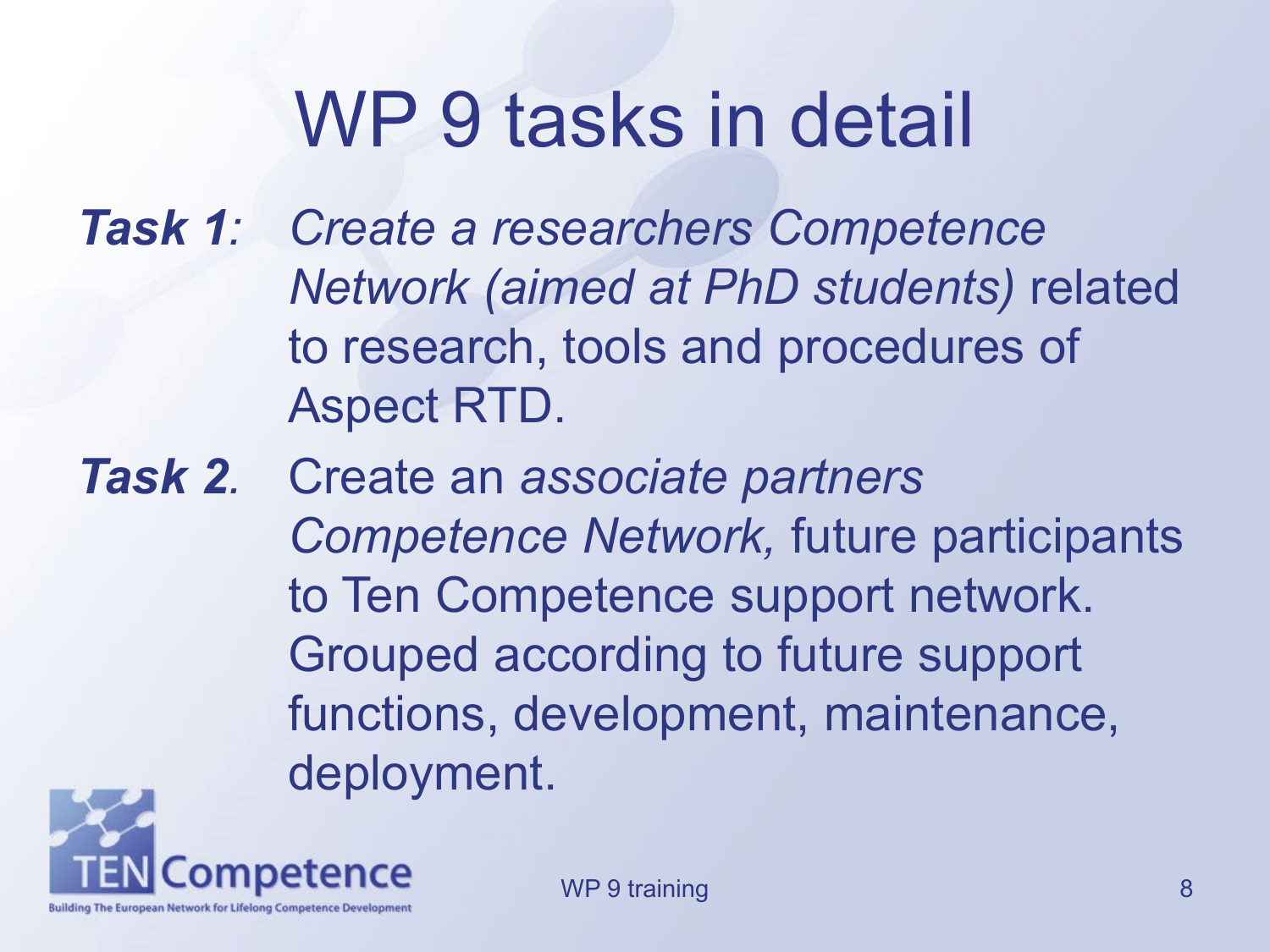*Task 3. Create common ground knowledge creation and exchange***,** via training materials, learning opportunities and events.

*Task 4*. *Competence needs analysis* for various roles required in the future TenCompetence services.

*Task 5.* Organize *consultative and participative process* of PhD students and Associate Partners to secure *active involvement + contribution to 2nd cycle* Present the *training Roadmap.*



WP 9 training the second state of the second state  $9$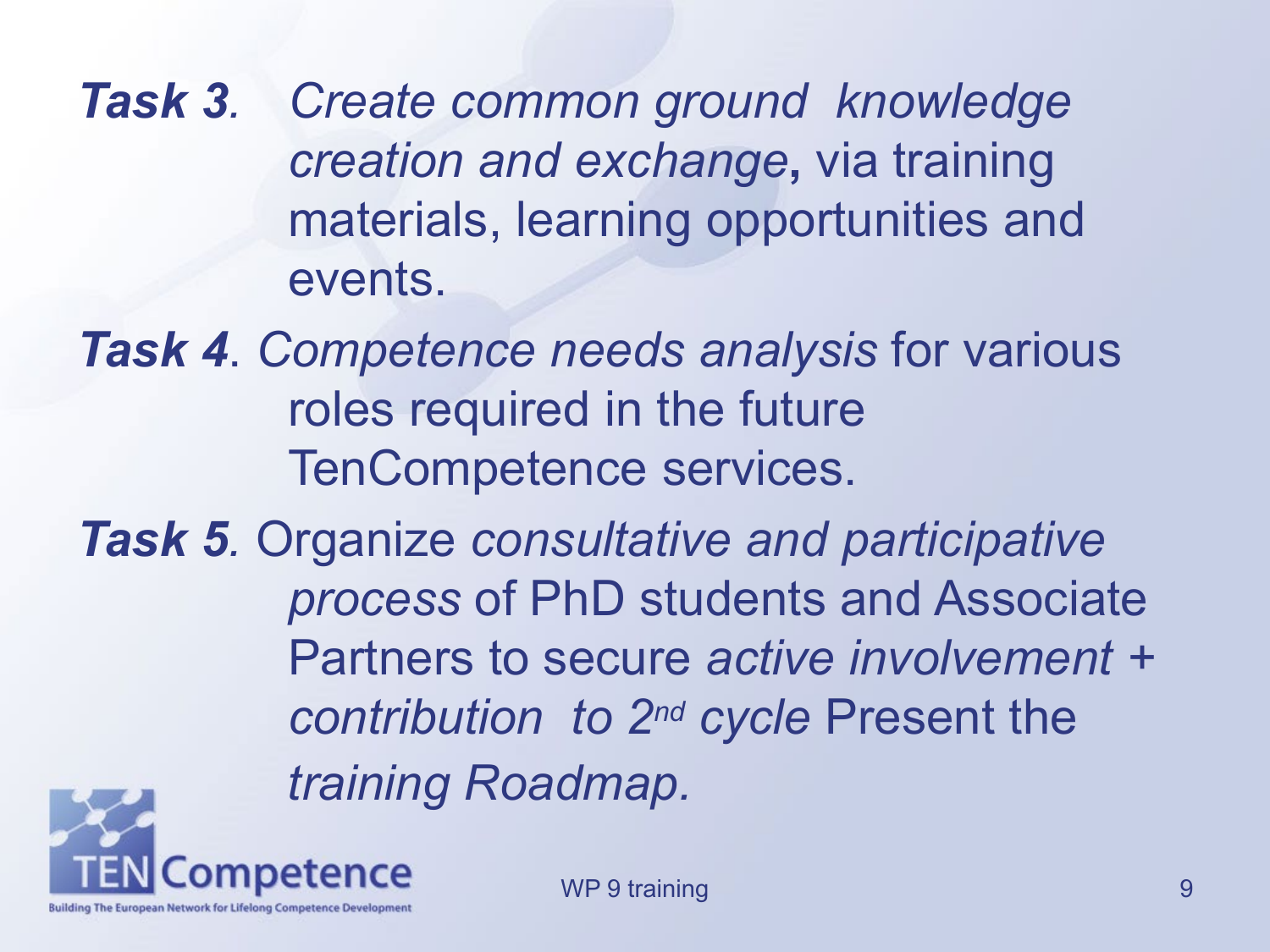#### WP 9 team

| <b>Task</b>    | <b>OUNL</b> | <b>CMG</b> | <b>CERTH</b> | <b>UB</b> | <b>SU</b> | <b>SURF</b> | <b>Total</b> |
|----------------|-------------|------------|--------------|-----------|-----------|-------------|--------------|
| <b>T1</b>      |             |            |              |           |           |             |              |
| T <sub>2</sub> |             |            |              |           |           |             |              |
| <b>T3</b>      |             |            |              |           |           |             |              |
| <b>T4</b>      |             |            |              |           |           |             |              |
| T <sub>5</sub> |             |            |              |           |           |             |              |
| <b>Total</b>   | 12          | 5          | റ            | 3         | 3         |             | 26           |

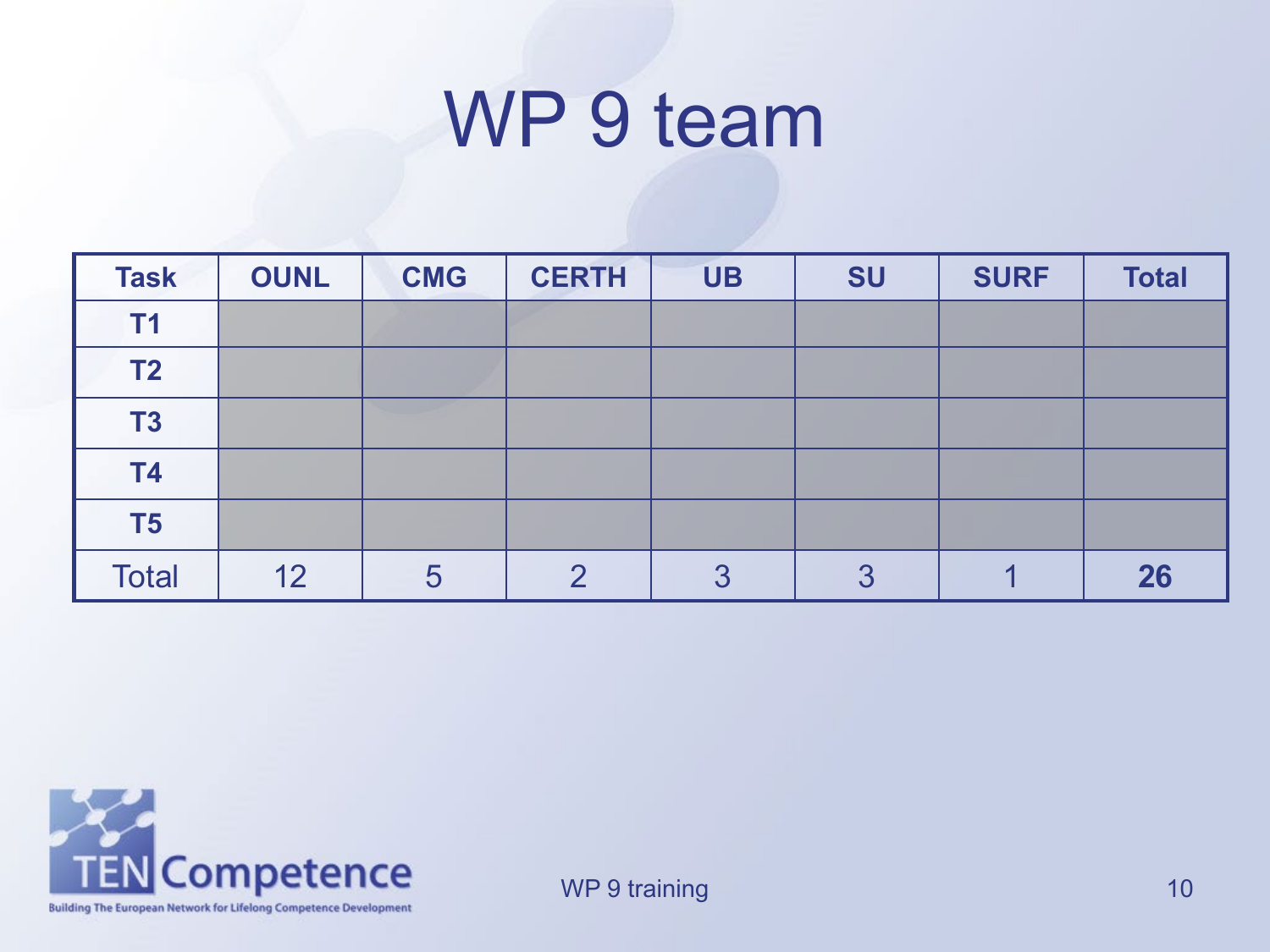#### Brainstorm issues

- **Q1: What kind of training do we need?**
- **Q2: How do we bootstrap the PhD network a s.a. p. ?**
- **Q3: How do we bootstrap the associate partner network a.s.a.p. ?**
- **Q4: Coordination between WP9 & WP10.**
- **Q5: How do we capturing emerging training needs efficiently and effectively?**
- **Q6: How do we trigger active involvement of the PhD students, associate partners, interested persons?**Competence WP 9 training 11 and 12 and 12 and 12 and 12 and 12 and 12 and 12 and 12 and 12 and 12 and 12 and 12 and 12 and 12 and 12 and 12 and 12 and 12 and 12 and 12 and 12 and 12 and 12 and 12 and 12 and 12 and 12 and 12 and 12 an Building The European Network for Lifelong Competence Development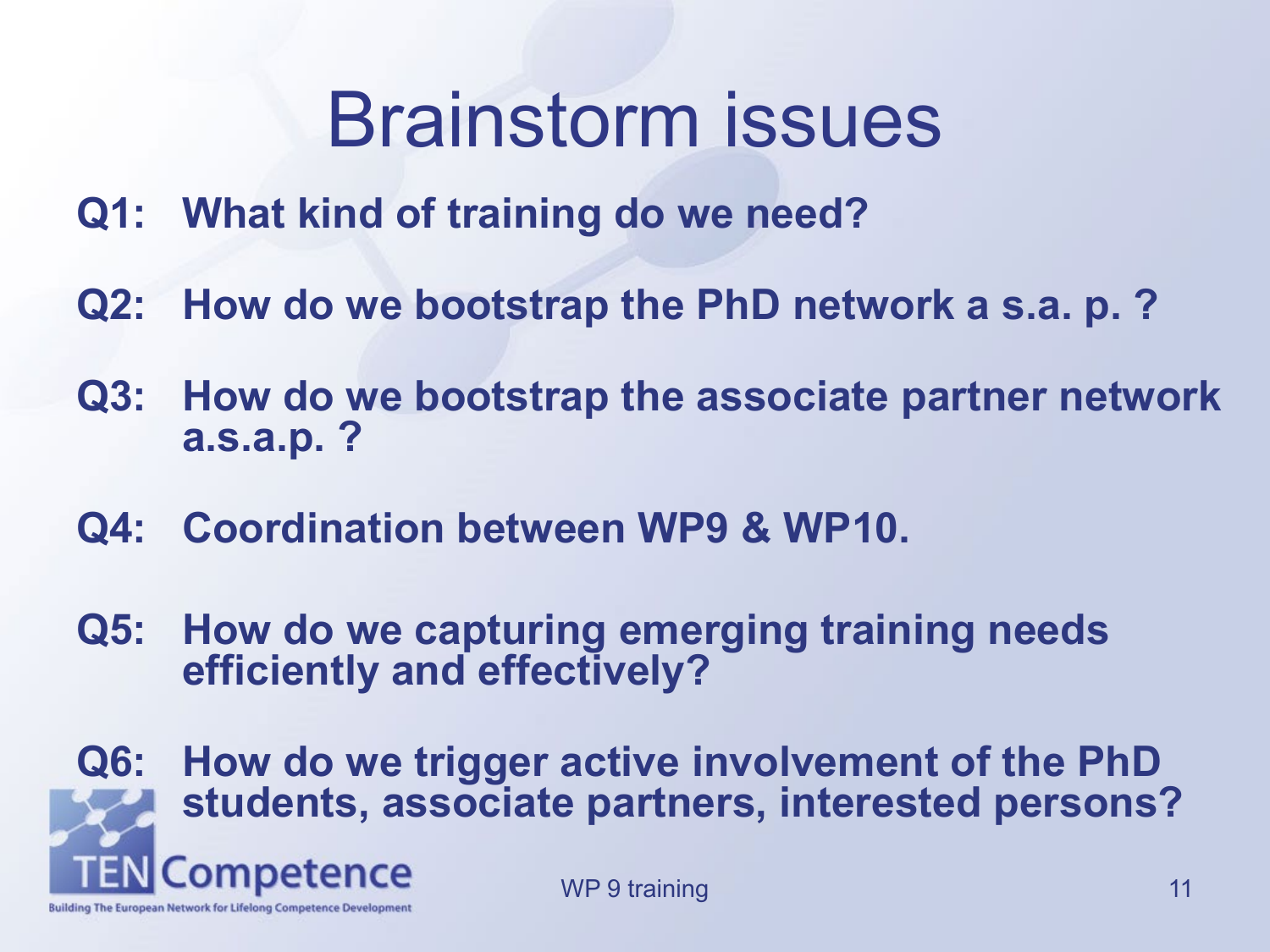#### Output criteria for WP-9

- PhD network it's quality & activities
- Associate Partner network quality & activities
- Number training sessions & its quality
- Number of workshops & its quality

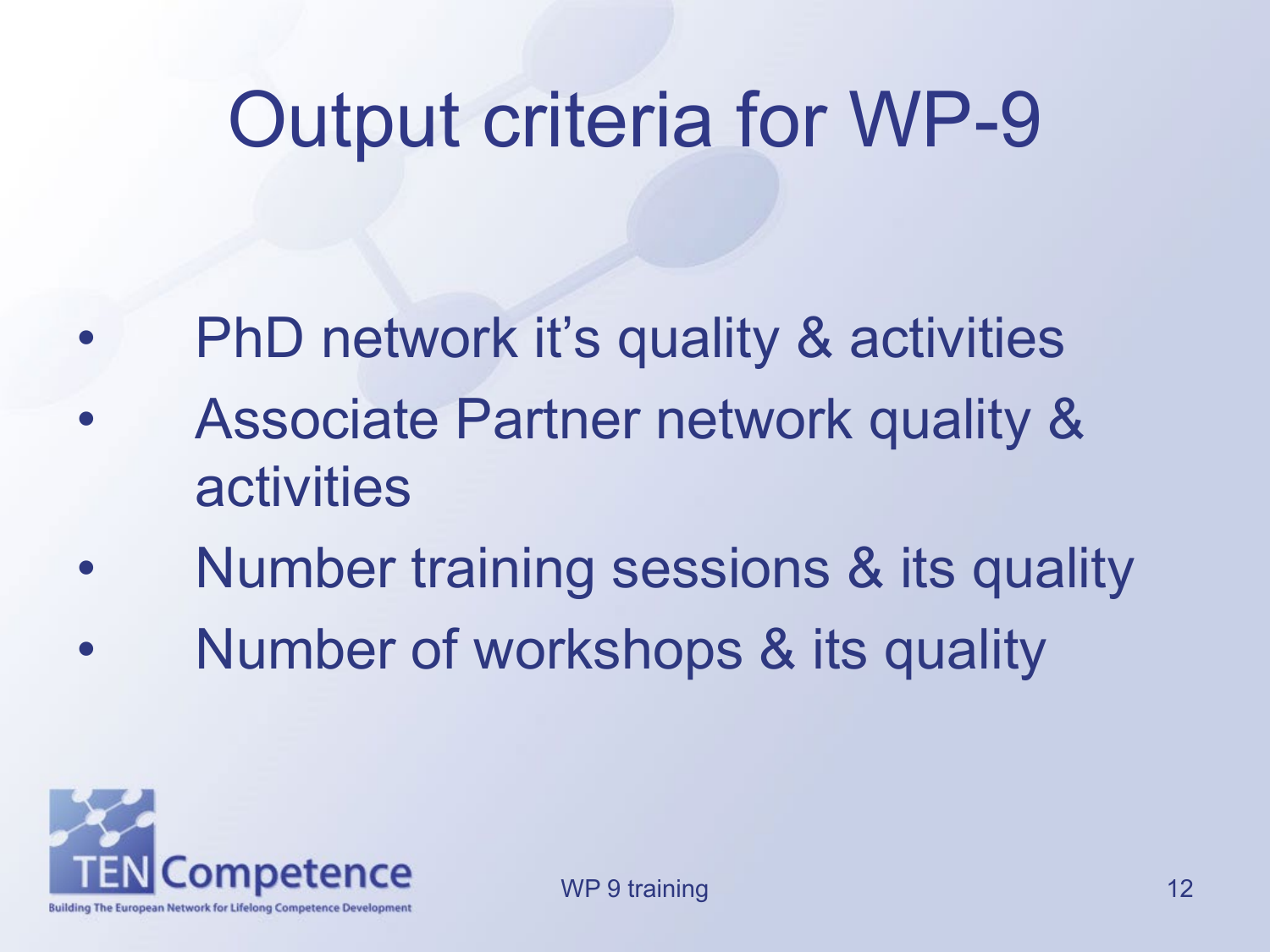#### **Deliverables**

- Two operational Competence Networks linked to the RTD Aspect WPs of the core partners'. 1) PhD students 2) Associate Partners.
- Training activities of the 1<sup>st</sup> project cycle
- Training Roadmap for the 2<sup>nd</sup> project cycle (m12)